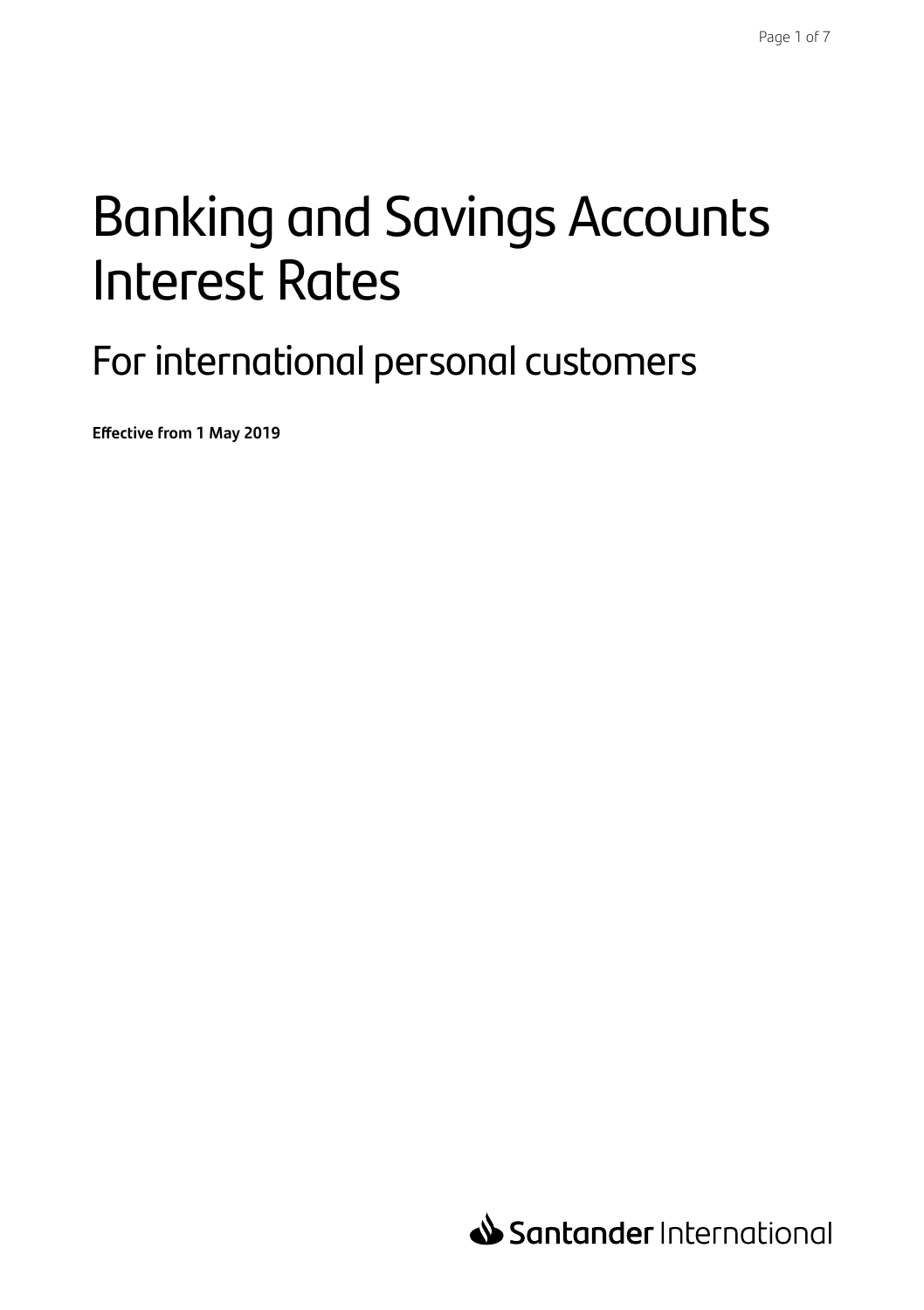## **Banking Accounts**

### **Gold Bank Account**

The Gold Bank Account is a flexible bank account that offers tiered interest rates and easy access to your money. It can be held in Sterling, Euro and US Dollar currencies and is accompanied by a Gold Visa debit card.

**Sterling** – Interest rates are effective from 1 September 2016.

| Minimum balance<br>to earn interest rate | Gross rate p.a. (variable)<br>Interest paid quarterly | Annual Equivalent Rate (AER)<br>(variable) |
|------------------------------------------|-------------------------------------------------------|--------------------------------------------|
| $£0 - £74.999$                           | $0.00\%$                                              | 0.00%                                      |
| £75,000 - £999,999                       | 0.15%                                                 | 0.15%                                      |
| £1,000,000 +                             | Please contact us*                                    |                                            |

**Euro** – Interest rates are effective from 1 October 2018.

| Minimum balance<br>to earn interest rate | Gross rate p.a. (variable)<br>Interest paid quarterly | Annual Equivalent Rate (AER)<br>(variable) |
|------------------------------------------|-------------------------------------------------------|--------------------------------------------|
| €0 – €74.999                             | $0.00\%$                                              | 0.00%                                      |
| €75,000 - €999,999                       | $-0.50\%$                                             | $-0.50\%$                                  |
| €1,000,000 +                             | Please contact us*                                    |                                            |

**US Dollar** – Interest rates are effective from 19 June 2017.

| Minimum balance<br>to earn interest rate | Gross rate p.a. (variable)<br>Interest paid quarterly | Annual Equivalent Rate (AER)<br>(variable) |
|------------------------------------------|-------------------------------------------------------|--------------------------------------------|
| $$0 - $74,999$                           | 0.00%                                                 | 0.00%                                      |
| $$75,000 - $999,999$                     | 0.15%                                                 | 0.15%                                      |
| $$1,000,000 +$                           | Please contact us*                                    |                                            |

**Interest rates may vary.** AER stands for Annual Equivalent Rate and shows what the interest rate would be if we paid interest and added it to your account each year. The gross rate is the rate payable where interest is paid without the deduction of tax. If a negative interest rate applies to your account, this will be calculated on the same basis as credit interest.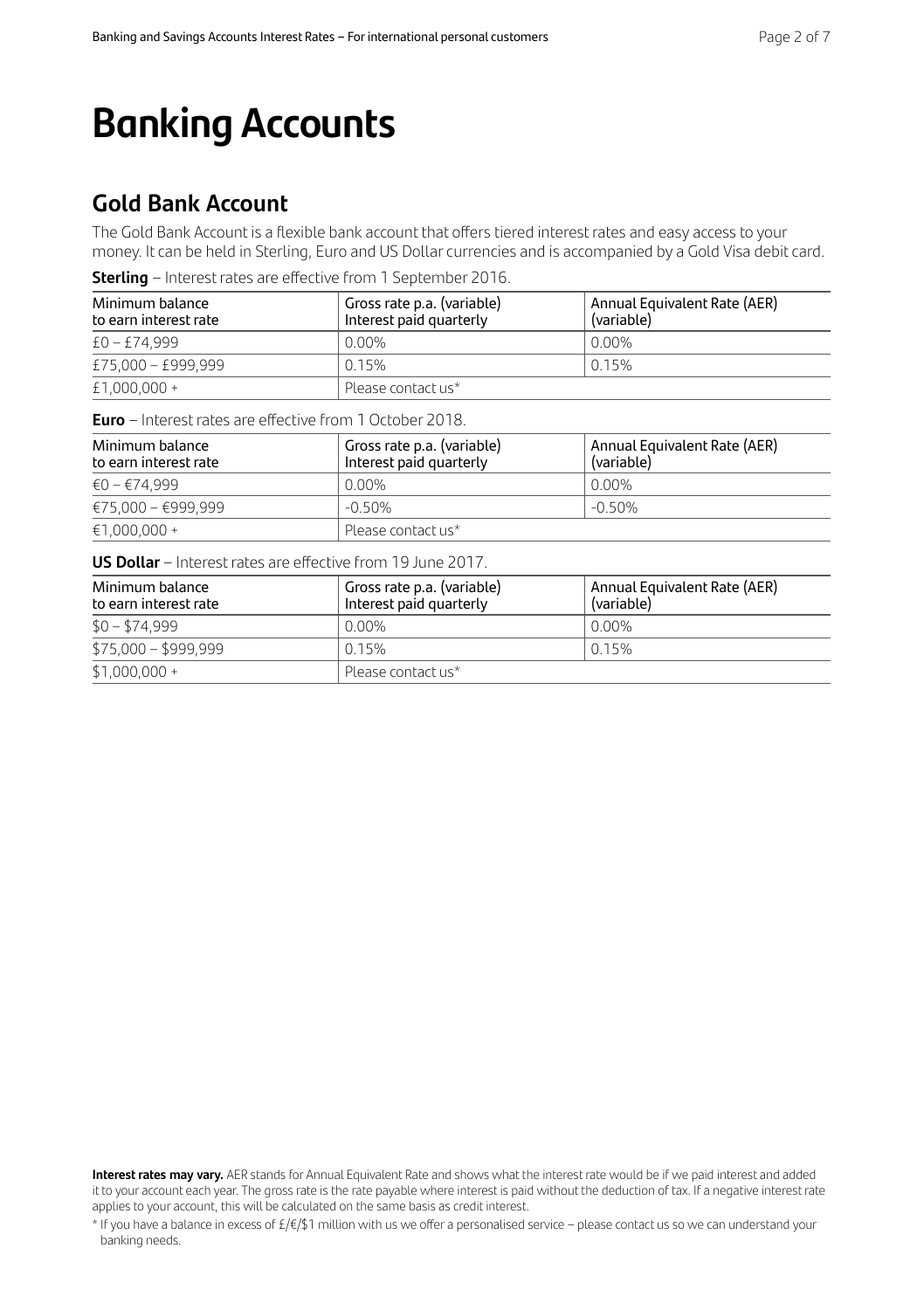## **Savings Accounts**

### **Call Account**

The Call Account requires no notice for making withdrawals and offers unlimited access to your money, in Sterling, Euro or US Dollar currencies. Interest is credited quarterly.

**Sterling** – Interest rates are effective from 1 June 2016.

| Minimum balance<br>to earn interest rate | Gross rate p.a. (variable)<br>Interest paid quarterly | Annual Equivalent Rate (AER)<br>(variable) |
|------------------------------------------|-------------------------------------------------------|--------------------------------------------|
| $£0 - £74.999$                           | $0.00\%$                                              | 0.00%                                      |
| £75,000 - £999,999                       | $0.00\%$                                              | 0.00%                                      |
| £1,000,000 +                             | Please contact us*                                    |                                            |

**Euro** – Interest rates are effective from 1 October 2018.

| Minimum balance<br>to earn interest rate | Gross rate p.a. (variable)<br>Interest paid quarterly | Annual Equivalent Rate (AER)<br>(variable) |
|------------------------------------------|-------------------------------------------------------|--------------------------------------------|
| €0 – €74.999                             | $0.00\%$                                              | 0.00%                                      |
| €75,000 - €999,999                       | $-0.50\%$                                             | $-0.50\%$                                  |
| $€1.000.000 +$                           | Please contact us*                                    |                                            |

**US Dollar** – Interest rates are effective from 19 June 2017.

| Minimum balance<br>to earn interest rate | ' Gross rate p.a. (variable)<br>Interest paid quarterly | Annual Equivalent Rate (AER)<br>(variable) |
|------------------------------------------|---------------------------------------------------------|--------------------------------------------|
| $$0 - $74,999$                           | $0.00\%$                                                | 0.00%                                      |
| $$75,000 - $999,999$                     | $0.00\%$                                                | 0.00%                                      |
| $$1,000,000 +$                           | Please contact us*                                      |                                            |

**Interest rates may vary.** AER stands for Annual Equivalent Rate and shows what the interest rate would be if we paid interest and added it to your account each year. The gross rate is the rate payable where interest is paid without the deduction of tax. If a negative interest rate applies to your account, this will be calculated on the same basis as credit interest.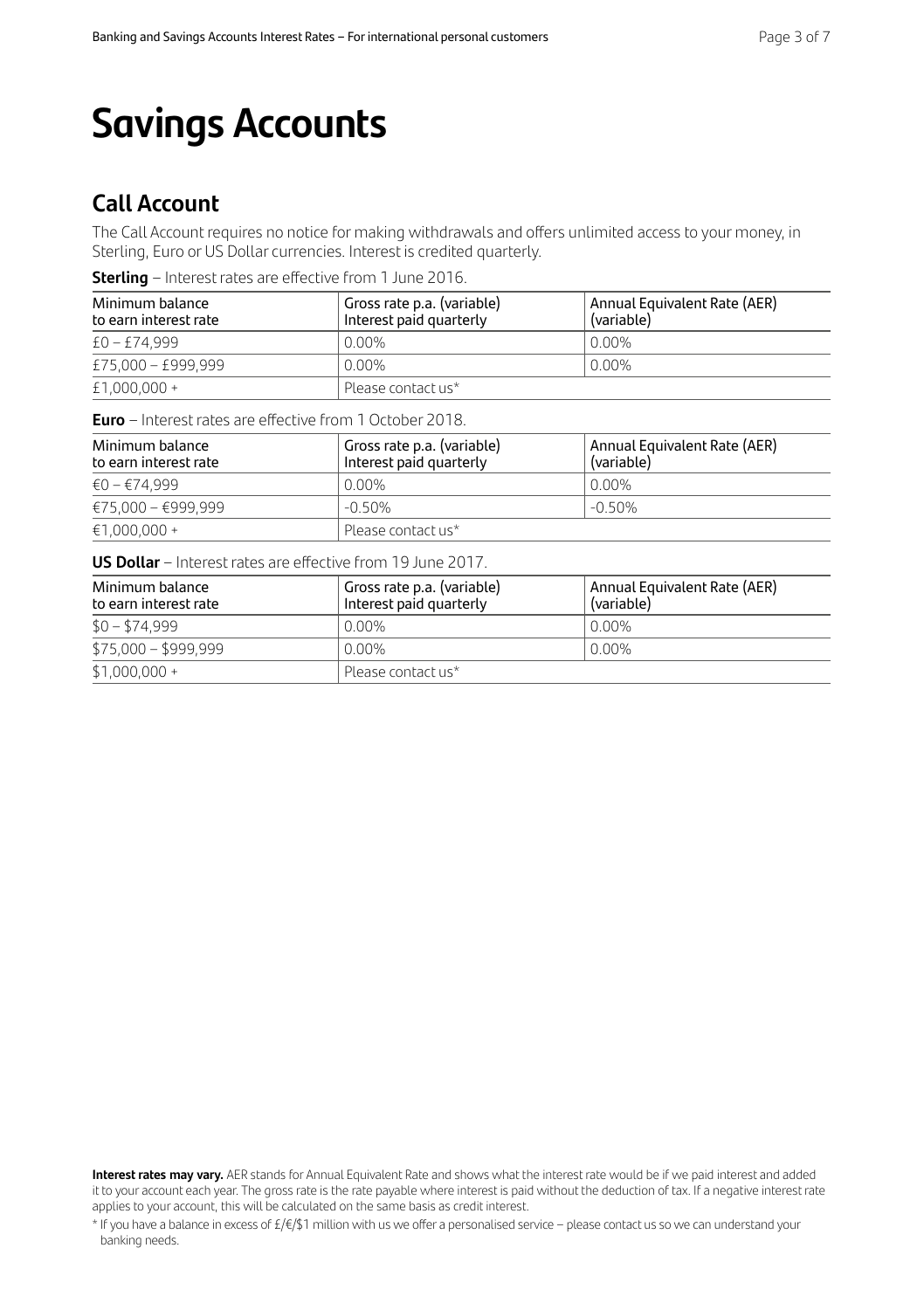## **Savings Accounts (continued)**

### **Notice Account**

A variable rate savings account which requires written notice for any withdrawals. Available in Sterling and US Dollar currencies with a range of notice periods to choose from. Interest is paid quarterly.

#### **31 Day Notice Account**

| Minimum opening balance                  | £50.000                                               |                                            |
|------------------------------------------|-------------------------------------------------------|--------------------------------------------|
| Minimum balance<br>to earn interest rate | Gross rate p.a. (variable)<br>Interest paid quarterly | Annual Equivalent Rate (AER)<br>(variable) |
| $£50,000 - £74,999$                      | $0.60\%$                                              | 0.60%                                      |
| £75,000 - £999,999                       | 0.95%                                                 | 0.95%                                      |
| £1,000,000 +                             | Please contact us*                                    |                                            |

**US Dollar** – 31 days' notice is required for withdrawal. Interest rates are effective from 2 October 2017.

| Minimum opening balance                  | \$50,000                                              |                                            |
|------------------------------------------|-------------------------------------------------------|--------------------------------------------|
| Minimum balance<br>to earn interest rate | Gross rate p.a. (variable)<br>Interest paid quarterly | Annual Equivalent Rate (AER)<br>(variable) |
| $$50,000 - $74,999$                      | 0.65%                                                 | 0.65%                                      |
| $$75,000 - $999,999$                     | $0.90\%$                                              | 0.90%                                      |
| $$1,000,000 +$                           | Please contact us*                                    |                                            |

#### **95 Day Notice Account**

**Sterling** – 95 days' notice is required for withdrawal. Interest rates are effective from 1 March 2019.

| Minimum opening balance                  | £50.000                                               |                                            |
|------------------------------------------|-------------------------------------------------------|--------------------------------------------|
| Minimum balance<br>to earn interest rate | Gross rate p.a. (variable)<br>Interest paid quarterly | Annual Equivalent Rate (AER)<br>(variable) |
| £50,000 - £74,999                        | 0.85%                                                 | 0.85%                                      |
| £75,000 - £999,999                       | 1.20%                                                 | 1.21%                                      |
| £1,000,000 +                             | Please contact us*                                    |                                            |

**US Dollar** – 95 days' notice is required for withdrawal. Interest rates are effective from 2 October 2017.

| Minimum opening balance                  | \$50,000                                              |                                            |
|------------------------------------------|-------------------------------------------------------|--------------------------------------------|
| Minimum balance<br>to earn interest rate | Gross rate p.a. (variable)<br>Interest paid quarterly | Annual Equivalent Rate (AER)<br>(variable) |
| $$50,000 - $74,999$                      | 0.70%                                                 | 0.70%                                      |
| $$75,000 - $999,999$                     | 1.00%                                                 | 1.00%                                      |
| $$1,000,000 +$                           | Please contact us*                                    |                                            |

**Interest rates may vary.** AER stands for Annual Equivalent Rate and shows what the interest rate would be if we paid interest and added it to your account each year. The gross rate is the rate payable where interest is paid without the deduction of tax. If a negative interest rate applies to your account, this will be calculated on the same basis as credit interest.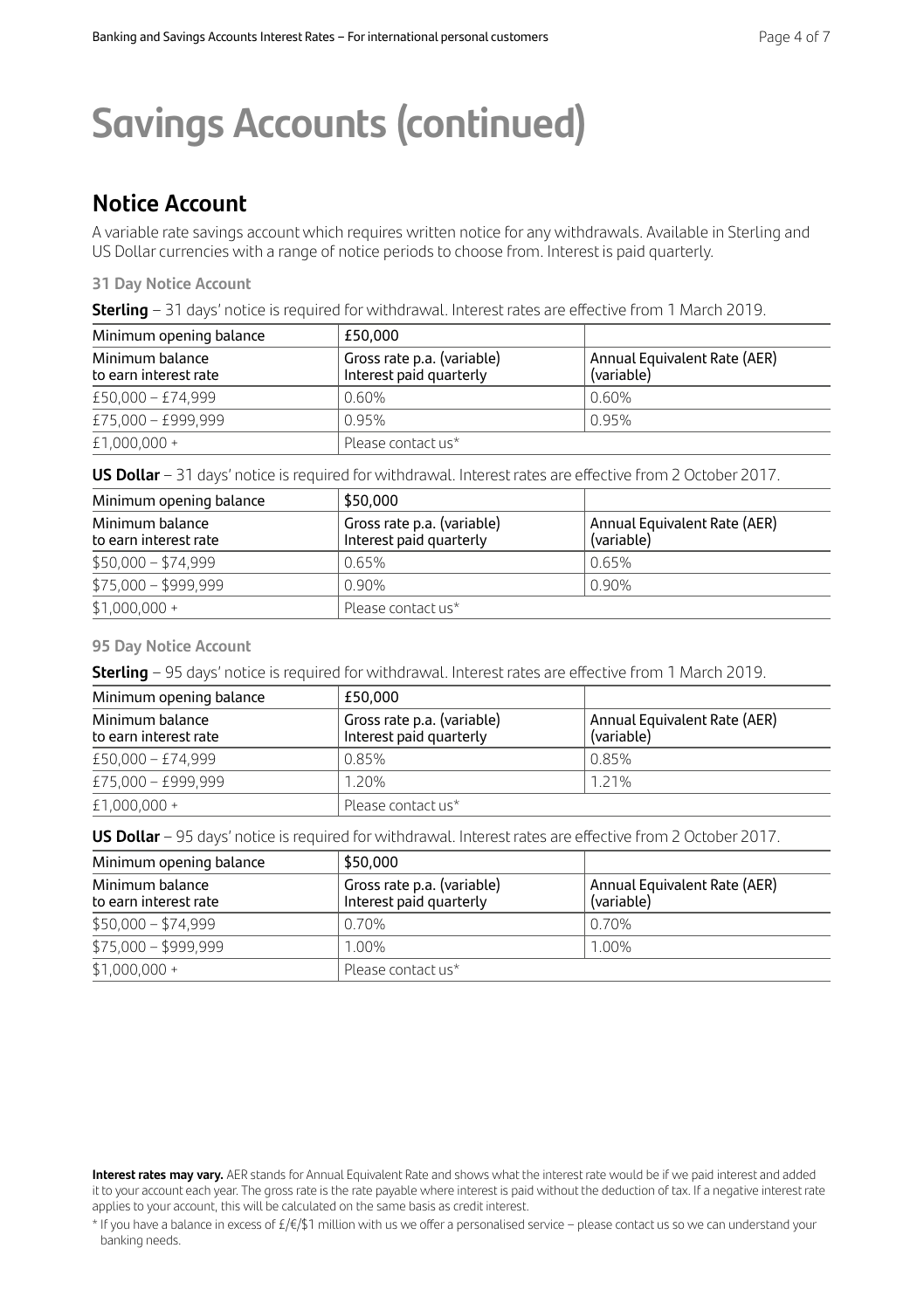## **Savings Accounts (continued)**

### **Fixed Deposit Contracts**

Fixed Deposit Contracts allow you to fix your money at an agreed interest rate for a set period of time. Please note withdrawals are not permitted on our Fixed Deposit Contracts before maturity. Your initial deposit will be paid into a Call Account which we will automatically open for you.

The Fixed Deposit Contracts are available in Sterling and US Dollars. Interest is paid on maturity for 3 Month, 6 Month and 12 Month contracts and annually or on maturity for 24 Month contracts.

**3 Month Fixed Deposit Contract** 

Interest is paid on maturity.

**Sterling** – Interest rates are effective from 8 August 2016.

| Minimum opening balance                  | £50.000            |                                 |
|------------------------------------------|--------------------|---------------------------------|
| Minimum balance<br>to earn interest rate | Gross rate         | Annual Equivalent Rate<br>(AER) |
| $£50,000 - £74,999$                      | 0.30%              | 0.30%                           |
| £75,000 - £999,999                       | 0.35%              | 0.35%                           |
| £1,000,000 +                             | Please contact us* |                                 |

**US Dollar** – Interest rates are effective from 19 June 2017.

| Minimum opening balance                  | \$50,000           |                                 |  |
|------------------------------------------|--------------------|---------------------------------|--|
| Minimum balance<br>to earn interest rate | Gross rate         | Annual Equivalent Rate<br>(AER) |  |
| $$50,000 - $74,999$                      | 0.65%              | 0.65%                           |  |
| $$75,000 - $999,999$                     | 0.70%              | 0.70%                           |  |
| $$1,000,000 +$                           | Please contact us* |                                 |  |

**6 Month Fixed Deposit Contract** 

Interest is paid on maturity.

**Sterling** – Interest rates are effective from 1 March 2019.

| Minimum opening balance                  | £50.000            |                                 |  |
|------------------------------------------|--------------------|---------------------------------|--|
| Minimum balance<br>to earn interest rate | Gross rate         | Annual Equivalent Rate<br>(AER) |  |
| £50,000 - £74,999                        | 1.00%              | 1.00%                           |  |
| £75,000 - £999,999                       | 1.00%              | 1.00%                           |  |
| £1,000,000 +                             | Please contact us* |                                 |  |

**US Dollar** – Interest rates are effective from 19 June 2017.

| Minimum opening balance                  | \$50,000           |                                 |  |
|------------------------------------------|--------------------|---------------------------------|--|
| Minimum balance<br>to earn interest rate | Gross rate         | Annual Equivalent Rate<br>(AER) |  |
| $$50,000 - $74,999$                      | 0.80%              | 0.80%                           |  |
| $$75,000 - $999,999$                     | 0.85%              | 0.85%                           |  |
| $$1,000,000 +$                           | Please contact us* |                                 |  |

**Interest rates may vary.** AER stands for Annual Equivalent Rate and shows what the interest rate would be if we paid interest and added it to your account each year. The gross rate is the rate payable where interest is paid without the deduction of tax. If a negative interest rate applies to your account, this will be calculated on the same basis as credit interest.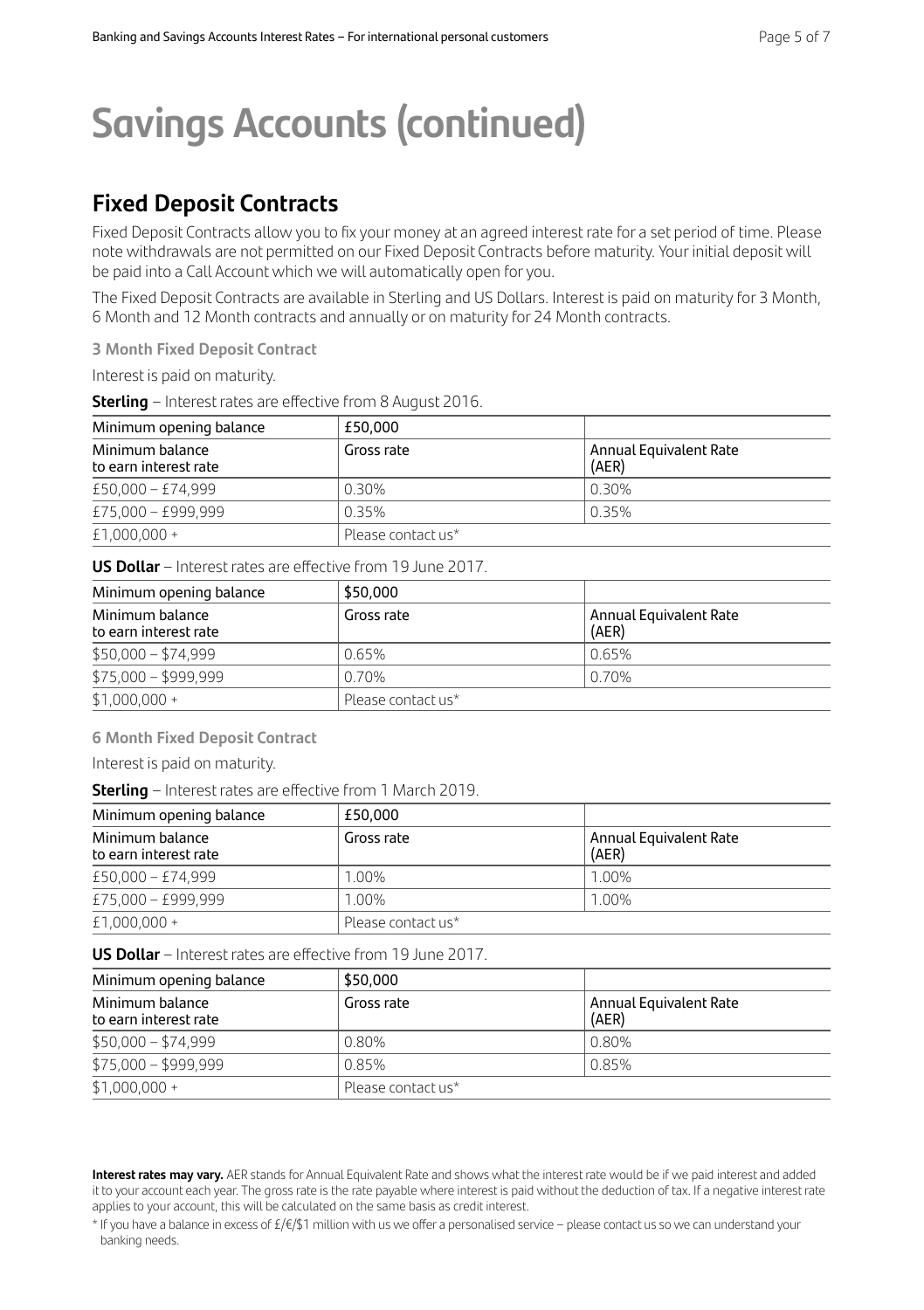## **Savings Accounts (continued)**

#### **12 Month Fixed Deposit Contract**

Interest is paid on maturity.

**Sterling** – Interest rates are effective from 1 May 2019.

| Minimum opening balance                  | £50.000    |                                 |  |
|------------------------------------------|------------|---------------------------------|--|
| Minimum balance<br>to earn interest rate | Gross rate | Annual Equivalent Rate<br>(AER) |  |
| $£50,000 - £74,999$                      | 1.15%      | 1.15%                           |  |
| £75,000 - £999,999                       | 1.40%      | 1.40%                           |  |
| $£1,000,000+$                            | 1.50%      | 1.50%                           |  |

**US Dollar** – Interest rates are effective from 19 June 2017.

| Minimum opening balance                  | \$50,000           |                                 |  |
|------------------------------------------|--------------------|---------------------------------|--|
| Minimum balance<br>to earn interest rate | Gross rate         | Annual Equivalent Rate<br>(AER) |  |
| $$50,000 - $74,999$                      | 1.20%              | 1.20%                           |  |
| $$75,000 - $999,999$                     | 1.30%              | 1.30%                           |  |
| $$1,000,000 +$                           | Please contact us* |                                 |  |

**24 Month Fixed Deposit Contract** 

Interest is paid annually or on maturity, annual interest cannot be added to the original amount deposited and must be paid into the associated Call Account held with us.

#### **Sterling** – Interest rates are effective from 1 May 2019.

| Minimum balance<br>to earn interest rate | Interest paid annually |                                        | Interest paid on maturity |                                 |
|------------------------------------------|------------------------|----------------------------------------|---------------------------|---------------------------------|
|                                          | Gross rate             | <b>Annual Equivalent</b><br>Rate (AER) | Gross rate                | Annual Equivalent<br>Rate (AER) |
| £50,000 - £74,999                        | 1.39%                  | 1.39%                                  | 1.40%                     | 1.39%                           |
| £75,000 - £999,999                       | 1.59%                  | 1.59%                                  | 1.60%                     | 1.59%                           |
| £1,000,000 +                             | 1.69%                  | 1.69%                                  | 1.70%                     | 1.69%                           |

**US Dollar** – Interest rates are effective from 19 June 2017.

| Minimum balance<br>to earn interest rate | Interest paid annually |                                 | Interest paid on maturity |                                 |
|------------------------------------------|------------------------|---------------------------------|---------------------------|---------------------------------|
|                                          | Gross rate             | Annual Equivalent<br>Rate (AER) | Gross rate                | Annual Equivalent<br>Rate (AER) |
| $$50,000 - $74,999$                      | 1.49%                  | 1.49%                           | 1.50%                     | 1.49%                           |
| $$75,000 - $999,999$                     | 1.54%                  | 1.54%                           | 1.55%                     | 1.54%                           |
| $$1,000,000 +$                           | Please contact us*     |                                 |                           |                                 |

**Interest rates may vary.** AER stands for Annual Equivalent Rate and shows what the interest rate would be if we paid interest and added it to your account each year. The gross rate is the rate payable where interest is paid without the deduction of tax. If a negative interest rate applies to your account, this will be calculated on the same basis as credit interest.